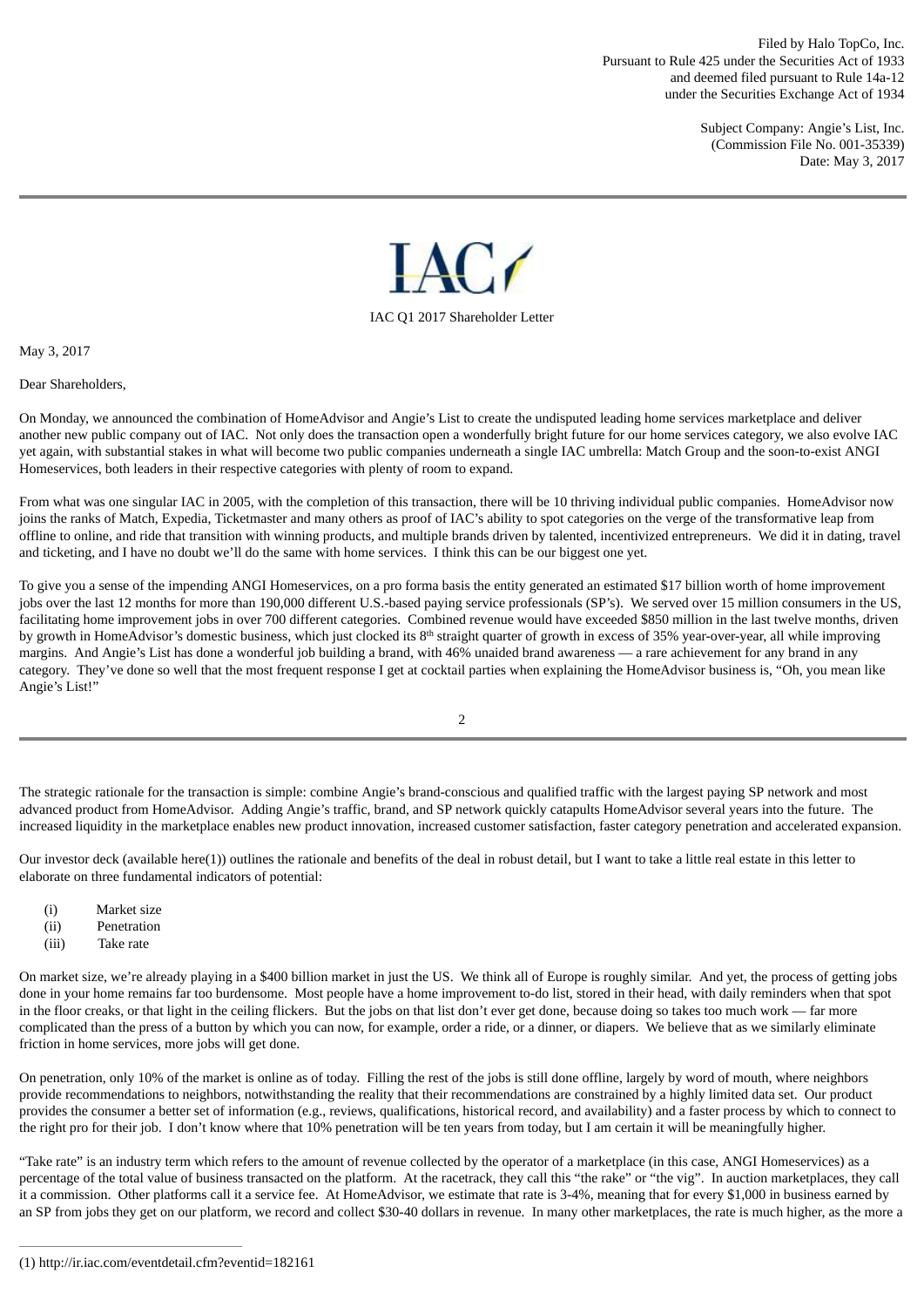service does to help sellers (SP's in our case) close and measure transactions, the greater the take rate they can command (e.g. Uber, Airbnb, eBay, and others). Sellers are in fact happy to pay a higher effective rate, so long as the platform continues to generate a strong return on their spend and help make their overall business easier to run. SP's want to spend more time doing jobs and less time looking for jobs. Compared to the tools an SP has historically used to find jobs, such as yellow pages or clicks on search listings, our system provides far more concrete data and tools to measure success. But we see tremendous opportunity to improve — we just need to help SPs win more jobs for every dollar they spend and show them how it's happening. Our platform is already incredibly effective — at a 3-4% take rate, for every \$1 an SP spends with us they bring in, on average, \$29 of revenue. (I wish we could find a similar return for IAC's \$1 billion of cash.) As we drive up that return and continue to show SP's the results, we expect to see spend on our platform rise in a manner consistent with other marketplaces, all while delivering a better experience for our customers.

We are going to continue to press investment in HomeAdvisor notwithstanding the merger. With 38% domestic revenue growth and domestic Adjusted EBITDA more than tripling in Q1, we want to invest into strength. In Q2 we will increase our consumer marketing expenditures with a new creative campaign that launched a few weeks ago to strong early returns (see spots here(2) and here(3)). We previously mentioned we might target \$100 million of TV spend in 2017, up from our previous target of \$85 million. In this quarter, we will start down that path, increasing our TV marketing spend 75% year-overyear and expecting returns to hold. We are also going to invest further in our dedicated SP apps, tools and support. Nearly 90% of new SP's now log into the mobile app within the first two weeks and over 50% of our entire SP network has logged into the app in the last month. These engagement figures on our mobile apps were previously unthinkable, and we now need a team big enough to keep up with the audience. With the SP's regularly engaging with our tools, we can invest considerably in product improvement. As an example, we are setting up new SP training & onboarding programs with simple reporting tools that will allow every SP to see clear data on win rate and return on investment on every dollar they spend along with tips to help drive their win rate, directly in the app. Not all SP's have sophisticated tracking of their marketing dollars, but with our tools they will be able to see how much they spend with HomeAdvisor, how often they win the job, and the corresponding revenue generated from our matches. With greater accountability, SP's can start to see a clear path to increased budgets so long as we continue to clearly demonstrate that their business gets bigger as they spend with us.

As we've said all along, we aren't optimizing HomeAdvisor for near term margins. Q2 margin will be down a little year-over-year with the increased marketing and development spend, but we expect to see

4

that pull through in accelerating revenue growth throughout the year, and the margin will more than recover in Q3 and Q4. In general, given marketing and other investments, margin won't be smooth quarter to quarter, but for the year overall, we have high confidence in our outlook.

Elsewhere in IAC, as you'll see in our financial release, we delivered a strong quarter. Applications, Publishing, and Video are on upward trajectories and on pace for the year. Match Group continues to deliver impressive, predictable and recurring revenue, strong organic growth, low and decreasing leverage, positive working capital dynamics, low capital expenditures, and an attractive cash tax rate. The organic growth coupled with the free cash flow yield puts Match Group in elite company.

After closing of the Angie's List acquisition, IAC will control the undisputed market leader in two large consumer internet platforms, each with significant runway. The opportunities afforded by multiple acquisition currencies and increased financial flexibility are numerous, and we will strive do what we do best — find, build, manage and grow great companies to compound capital for our shareholders.

# **Full Year 2017 Outlook**

Please find below our updated full year 2017 outlook. We confront investment choices every day, and as stewards of your capital, will deviate from guidance when we have an attractive opportunity that drives long-term value at the expense of short-term results. And of course, sometimes we'll simply be wrong about the future. Amply warned, here's our current outlook for the year:

| (in millions)                              | <b>FY 2017</b><br>Guidance |
|--------------------------------------------|----------------------------|
|                                            |                            |
| <b>Adjusted EBITDA</b>                     |                            |
| Match Group                                | \$450-\$470                |
| HomeAdvisor (a)                            | 70-100                     |
| Video                                      | $(40-30)$                  |
| <b>Applications</b>                        | 120-130                    |
| Publishing                                 | $0 - 10$                   |
| Other                                      | (2)                        |
| Corporate                                  | (60)                       |
| <b>Total IAC Adjusted EBITDA</b>           | \$538-\$618                |
| Stock-based compensation expense           | $(120-110)$                |
| Depreciation                               | $(80-70)$                  |
| Amortization of Intangibles                | $(30-20)$                  |
| Acquisition-related fair value adjustments | $(5-0)$                    |
| <b>Operating income</b>                    | $$303 - $418$              |

<sup>(2)</sup> https://vimeo.com/208204457/5d7c10b5cc

<sup>(3)</sup> https://vimeo.com/208202982/d059d00366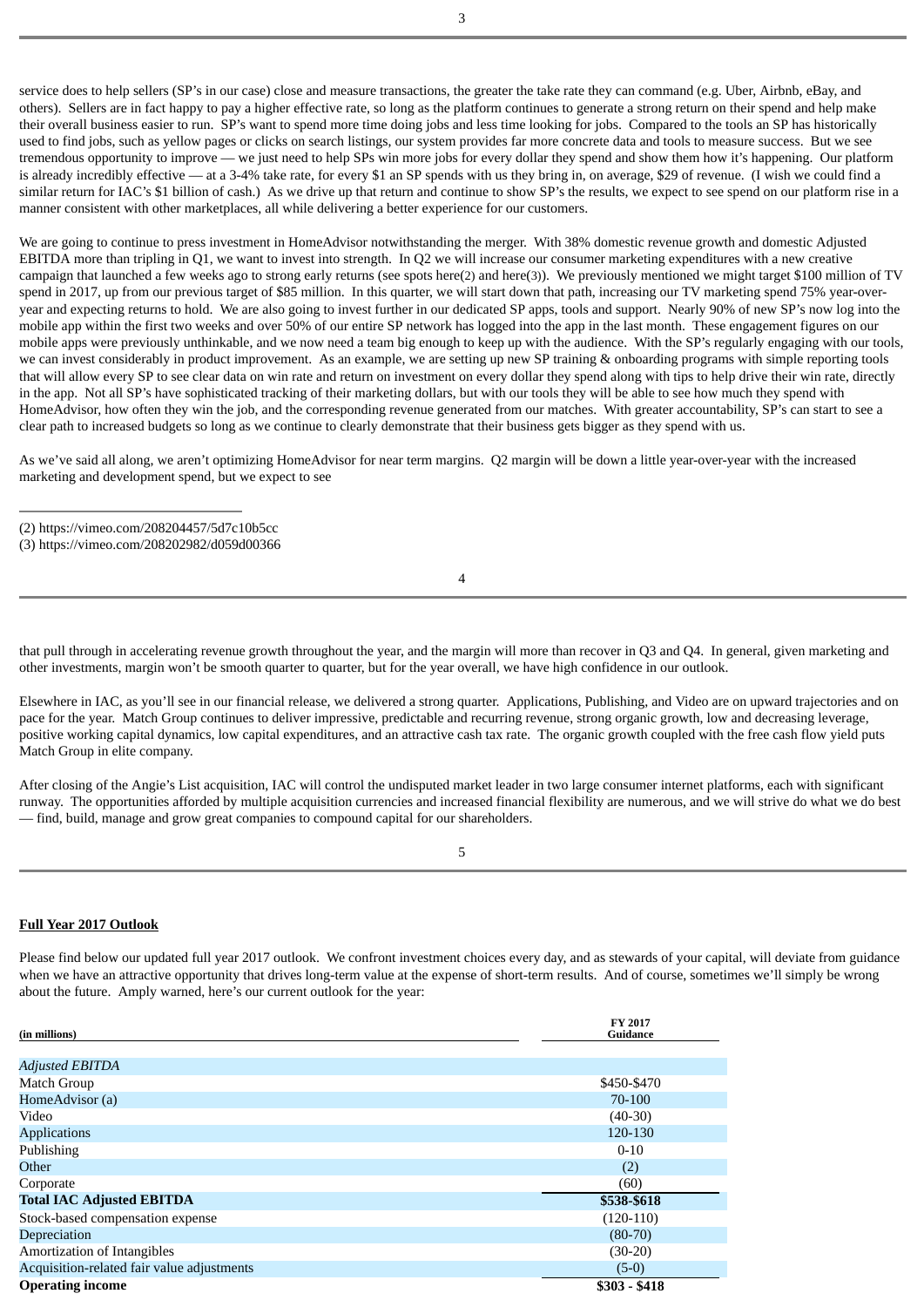- · *Match Group* \$303 to \$313 million revenue and \$102 to \$107 million Adjusted EBITDA in Q2 2017. 2017 full year guidance unchanged.
- · *HomeAdvisor* For Q2, we expect revenue growth in the high 30% range and comparable growth for the full year. We expect Q2 Adjusted EBITDA margins in the high single digits as we accelerate investments across marketing, sales and product domestically with incremental losses in Europe. This excludes potential costs related to the Angie's List transaction.
- · *Video* We expect Video revenue to grow in the low to mid double digits for both Q2 and full year 2017. We expect Adjusted EBITDA losses in Q2 in the high-single digit range. The full year range for Adjusted EBITDA losses was reduced to \$30-\$40 million due to the shift of Vimeo's proprietary SVOD channel launch to 2018.
- · *Applications -* We expect revenue in the \$140 to \$150 million range per quarter and Adjusted EBITDA at about \$30 million per quarter, give or take a little, for the foreseeable future.
- · *Publishing* We expect revenue in and around \$70 million in Q2 and at that revenue level, continue to expect Adjusted EBITDA losses of a couple of million dollars with profitability in the second half of 2017.

## 6

### **Appendix**

#### **Webcast and Conference Call Details**

IAC will audiocast a conference call to answer questions regarding the Company's 1<sup>st</sup> quarter financial results on Thursday, May 4, 2017 at 8:30 a.m. Eastern Time. The live audiocast will be open to the public at www.iac.com/Investors. This letter will not be read on the call.

### **Non-GAAP Financial Measures**

This letter contains references to Adjusted EBITDA, a non-GAAP measure. This non-GAAP financial measure should be considered in conjunction with, but not as a substitute for, financial information presented in accordance with GAAP.

Please refer to our 1<sup>st</sup> quarter 2017 press release and the investor relations section of our website for all comparable GAAP measures and full reconciliations for all material non-GAAP measures. Please refer to Match Group's Q1 2017 Investor Presentation for Q2 and full year 2017 reconciliations for non-GAAP measures.

#### **Cautionary Statement Regarding Forward-Looking Information**

This letter and our conference call, which will be held at 8:30 a.m. Eastern Time on May 4, 2017, may contain "forward-looking statements" within the meaning of the Private Securities Litigation Reform Act of 1995. The use of words such as "anticipates," "estimates," "expects," "plans" and "believes," among others, generally identify forward-looking statements. These forward-looking statements include, among others, statements relating to: IAC's and ANGI Homeservices Inc.'s future financial performance, business prospects, strategy and anticipated trends in the industries in which they do or will operate and other similar matters. These forward-looking statements are based on management's current expectations and assumptions about future events, which are inherently subject to uncertainties, risks and changes in circumstances that are difficult to predict. Actual results could differ materially from those contained in these forward-looking statements for a variety of reasons. In light of these risks and uncertainties, these forward-looking statements may not prove to be accurate. Accordingly, you should not place undue reliance on these forward-looking statements

In addition to factors previously disclosed in IAC's reports filed with the Securities and Exchange Commission and those identified elsewhere in this letter, the following factors, among others, could cause actual results to differ materially from forward-looking statements and historical performance: (1) the occurrence of any event, change or other circumstances that could give rise to right of one or both of the parties to terminate the merger agreement; (2) the outcome of any legal proceedings that may be instituted against any party to the merger agreement; (3) the failure to obtain the necessary stockholder approval or to satisfy any of the other conditions to the proposed transactions on a timely basis or at all; (4) the possibility that the anticipated cost savings and other benefits of the proposed transactions are not realized when expected or at all, including as a result of the impact of, or problems arising from, the integration of HomeAdvisor and Angie's List or as a result of changes in the economy and competitive factors in the areas where they do business; (5) the possibility that the proposed transactions may be more expensive to complete than anticipated, including as a result of unexpected factors or events; (6) diversion of management's attention from ongoing business operations and opportunities; (7) potential adverse reactions or changes to business or employee relationships, including those resulting from the announcement or completion of the proposed transactions; (8) changes in asset quality and credit risk; (9) the potential liability for a failure to meet regulatory

requirements; (10) potential changes to tax legislation; (11) the potential effect of the announcement of the proposed transactions or consummation of the proposed transactions on relationships, including with employees, customers and competitors; (12) the ability to retain key personnel; and (13) changes in local, national and international financial market, insurance rates and interest rates. Forward-looking statements speak only as of the date they are made and IAC does not intend, and undertake no obligation, to update any forward-looking statement.

## **Important Additional Information**

Investors and security holders are urged to carefully review and consider each of IAC's and Angie's List's public filings with the Securities and Exchange Commission (the "SEC"), including but not limited to, if applicable, their Annual Reports on Form 10-K, their proxy statements, their Current Reports on

<sup>(</sup>a) Excludes potential costs related to the Angie's List transaction.